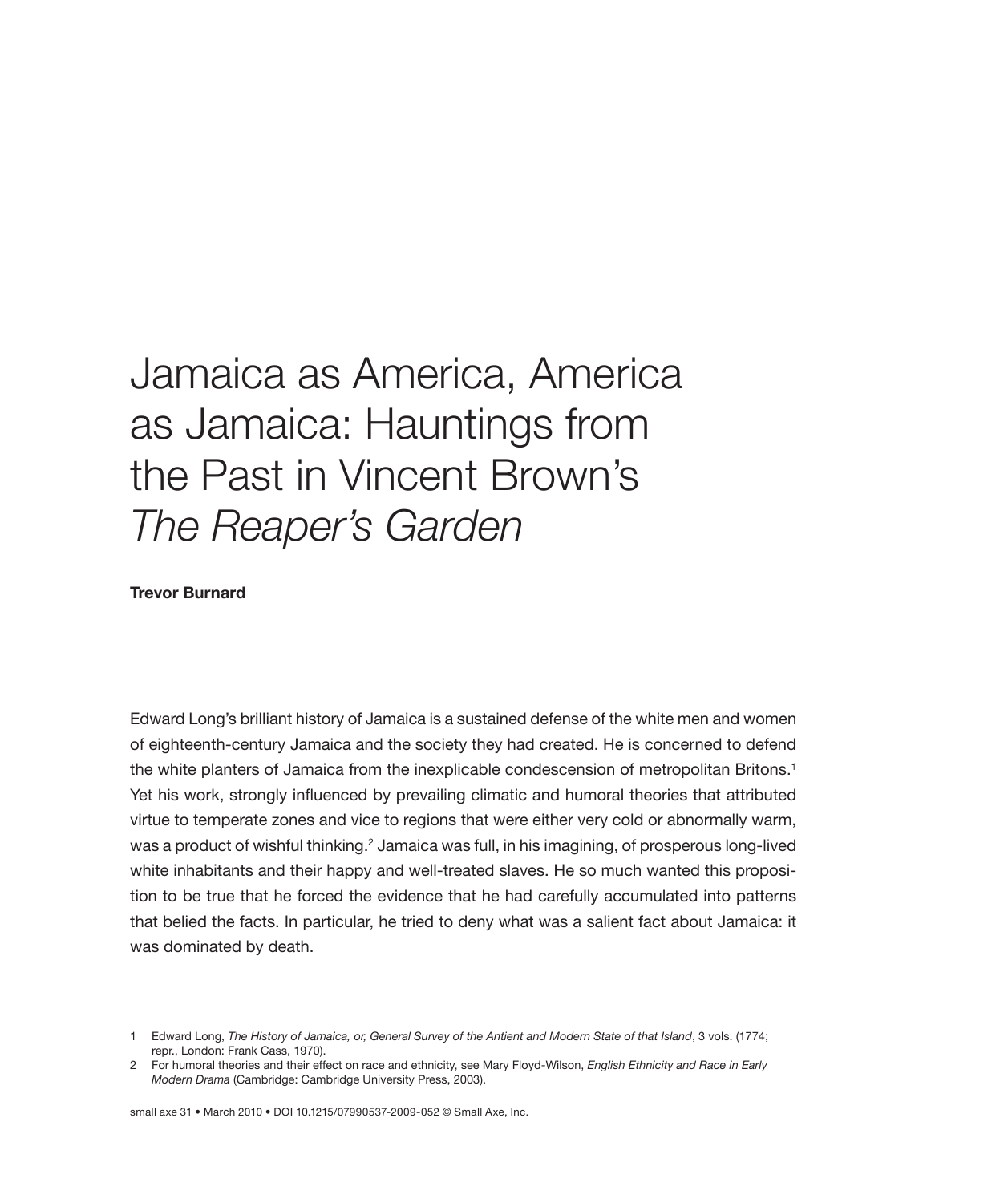Whether death may have been "as generative as it was destructive" in Jamaica is debatable.<sup>3</sup> What is not debatable is its omnipresence. I have documented the empirical evidence about Jamaica as a charnel house in several articles.4 Vincent Brown has drawn on these works and extended their small insights into a powerful analysis of early colonial Jamaica. As he uses the multiple social and cultural meanings of death as a window into Jamaica's eighteenth-century soul, he advances two important propositions. First, he asserts that it was the constant presence of death that most defined the character of Jamaican slave society. Second, he argues that Jamaica—which he places within the wide ambit of early American, Atlantic, and British imperial history rather than within the narrow context of British West Indian history—is "representative of early America, rather than anomalous" (258). I agree with both propositions. What I suggest here is that the bleak moral vision that underlies these propositions offers to us a version of early America that is profoundly at odds with established, or at least popular, narratives of American historical development. It is also at odds with customary narratives of Caribbean history. These narratives deal as much with creativity as with destruction. They also see the merging of white and black in the crucible of slavery as producing not just death but also a viable Caribbean culture. Consequently, Brown's work is both a challenge to Caribbean orthodoxy and a reiteration of long-standing jeremiads about how the settlement and exploitation of the Americas exemplified the darkness that is present in men's souls. Brown's vision of a Jamaica that looked like heaven but that was instead a hell on earth is compelling. I do wonder, however, whether in this hell there may have been some patches of sunlight that would allow us to create a usable Jamaican past in which even planters might have some place.

Let's get the praise out of the way first. *The Reaper's Garden* is a major achievement, fit to be talked about among such classics in the field as Richard S. Dunn's *Sugar and Slavery* and Edward Braithwaite's *The Development of Creole Society*, and with few contemporary peers in English save for the two extraordinary works of Laurent Dubois on the French Caribbean published in 2004.<sup>5</sup> Seeing Jamaica through the prism of death is brilliant and insightful. In addition, Brown's is one of the most beautifully written books on Atlantic history—elegant and elegiac—that I have had the pleasure to read. It is unsurprising that I like *The Reaper's Garden* so much. Brown engages deeply with my own work on early Jamaica, especially in his first chapter on wealth and death. Yet, although in referring to Jamaica as a "failed settler

<sup>3</sup> Vincent Brown, *The Reaper's Garden: Death and Power in the World of Atlantic Slavery* (Cambridge, MA: Harvard University Press, 2008), 4; hereafter cited in text.

<sup>4</sup> See, among others, Trevor Burnard, "'The Countrie Continues Sicklie': White Mortality in Jamaica, 1655–1780," *Social History of Medicine* 12, no. 1 (1999): 45–72.

<sup>5</sup> Richard S. Dunn, *Sugar and Slaves: The Rise of the Planter Class in the English West Indies, 1624–1713* (Chapel Hill: University of North Carolina Press, 1972); Edward Braithwaite, *The Development of Creole Society in Jamaica, 1770–1820* (Oxford: Oxford University Press, 1971); Laurent Dubois, *Avengers of the New World: The Story of the Haitian Revolution* (Cambridge, MA: Harvard University Press, 2004); Laurent Dubois, *A Colony of Citizens: Revolution and Slave Emancipation in the French Caribbean, 1787–1804* (Chapel Hill: University of North Carolina Press, 2004).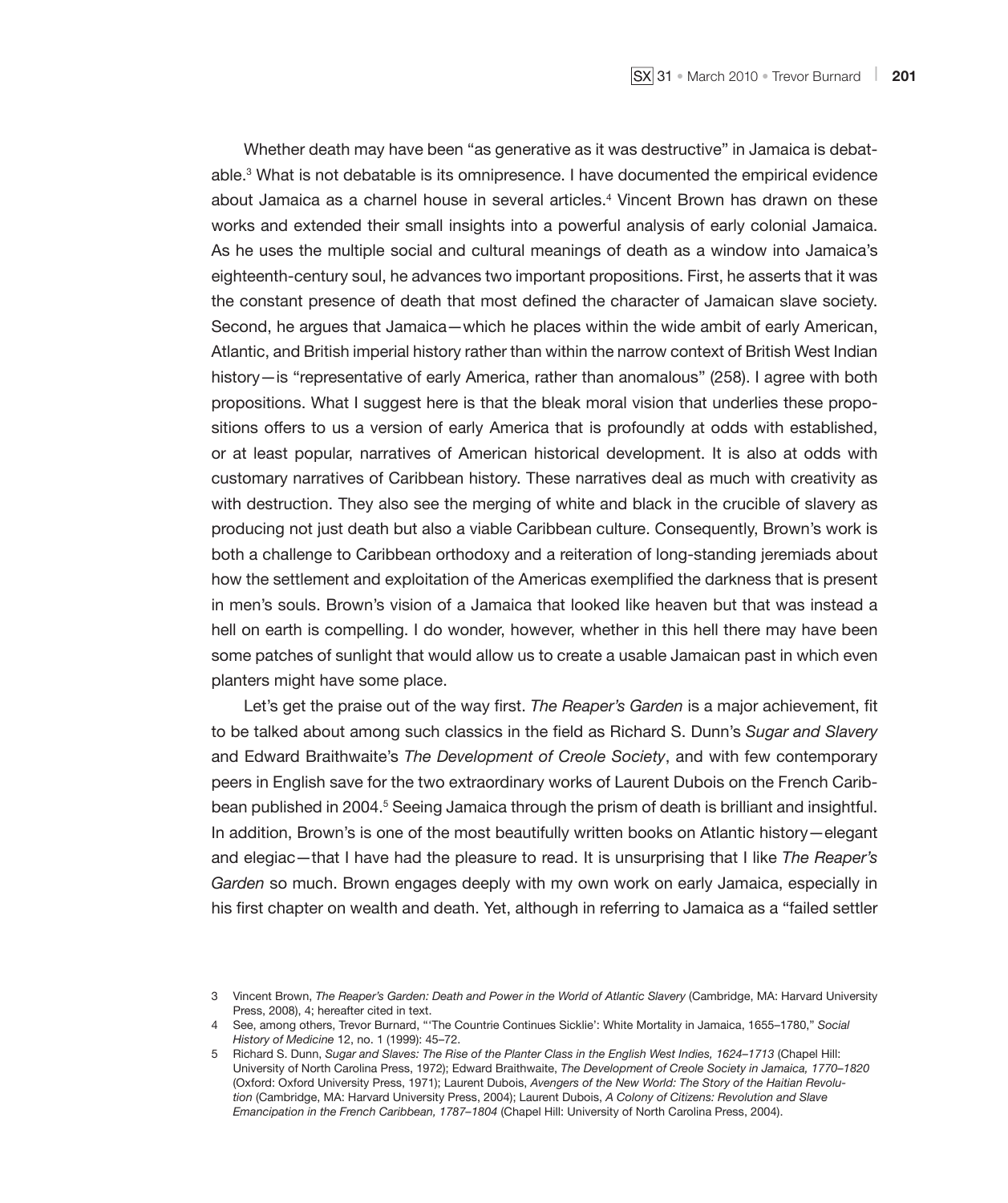society" he is deliberately echoing the title of an article I published fifteen years ago, $^6$  Brown is clear that he sees Jamaica as being "much more" (59). But he does agree with my feeling that men like overseer Thomas Thistlewood (1721–86), an Enlightenment intellectual who was also a brute (and of whom I am biographer)7 , and the wealthy planter Simon Taylor (1740–1813), with whom Brown deals at length, need to be incorporated into the lexicon of representative early American figures.

The pervasiveness of death in Jamaica, however, is even more profound than Brown suggests. White and black mortality peaked in the years between 1692 (the start of the transformation of Jamaica into a mature plantation society with the modal plantation containing hundreds rather than tens of slaves) and 1760 (the year of the trauma of Tacky's revolt). What white settlers in Jamaica wanted during this period is clear: to increase the level of white settlement while providing white settlers with abundant African laborers. The Jamaican Assembly devoted enormous attention and money to white settlement schemes. They also devised laws that made planters employ whites within the plantation system or pay large fines. Yet despite appreciable migration of whites to the island, all such schemes were to no avail because of high mortality, mostly from disease. Furthermore, in the white population marriages were brief and increasingly infrequent and produced negligible numbers of children, few of whom survived to adulthood. In the black population, as far as we have any evidence, mortality was also very high. Blacks died not from disease, however, but from mistreatment: it was in these years that the conditions of black life were at their absolute nadir. The greatest irony, of course, about these dreadful demographic conditions is that high white mortality arose from the successful transformation to the mature plantation system: the diseases from which Jamaican whites died were largely imported from Africa. Thus, the precariousness of white life in Jamaica can be seen in part as the African slaves' inadvertent revenge on their brutal owners.<sup>8</sup>

The implications of the failure of Jamaica to turn itself into a settler society in the first half of the eighteenth century were profound. It meant that the experience of Jamaica diverged from the experience of structurally similar societies such as Barbados and Virginia and South Carolina. It meant also that the potential strength of the slaveholding class in British America was diluted. While the colonial planter class was immensely powerful, it would have been more powerful still if Jamaica had enjoyed white demographic growth rather than catastrophic decline.<sup>9</sup>

It is interesting to speculate about what would have happened if the white population of Jamaica had increased at, say, half the rate of the North American colonies and if the black

9 See Burnard, "A Failed Settler Society."

<sup>6</sup> See Trevor Burnard, "A Failed Settler Society: Marriage and Demographic Failure in Early Jamaica," *Journal of Social History* 28, no. 1 (Fall 1994): 63–82.

<sup>7</sup> See Trevor Burnard, *Mastery, Tyranny and Desire: Thomas Thistlewood and His Slaves in the Anglo-Jamaican World* (Chapel Hill: University of North Carolina Press, 2004).

<sup>8</sup> See John McNeill, "Yellow Jack and Geopolitics: Environment, Epidemics, and the Struggles for Empire in the American Tropics, 1650–1825," *OAH Magazine of History* 18, no. 3 (2004): 9–13. Of course, given the inadequacies of medical understanding of the biological origins of disease, no one understood how diseases brought from Africa could so devastate European populations.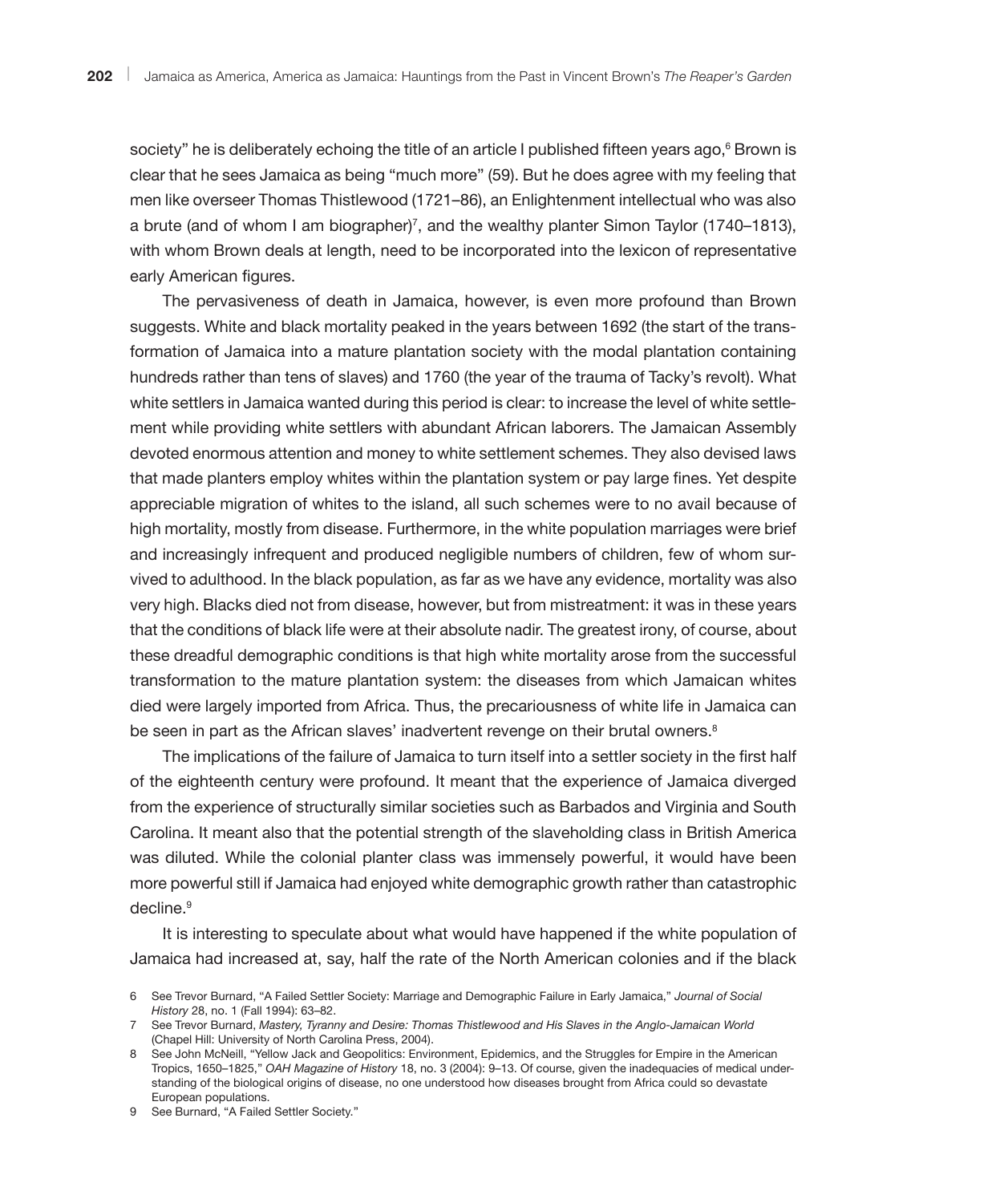population had begun to sustain itself naturally. That would have meant a white population of around forty thousand by 1750 and seventy thousand by 1776. Perhaps Jamaica would have followed Virginia in reducing its reliance on the Atlantic slave trade. A more likely scenario, however, is that a larger white population would have clamored for more Africans. As an anonymous author (possibly Governor Edward Trelawney) wrote in a 1746 tract, Jamaicans' "rage for pushing on their estates" made them addicted to buying slaves.10 Brown cites Daniel Defoe, who made the case plain as early as 1713, when he declared, "No African trade, no negroes; no negroes, no sugars . . . ; no sugars etc no islands" (24). Buying slaves was the means through which whites enhanced their fortunes and established their social bona fides. A larger white population would have probably increased slave trade volumes. Certainly, the amount of uncultivated land suitable for plantation agriculture could sustain a larger population than in fact existed. If the quadrupling of the white population had led to a doubling of African slave imports, then Jamaica would have imported three hundred thousand slaves per decade by the last quarter of the eighteenth century.

It is not difficult to envision a population of seventy thousand whites and five hundred thousand to seven hundred thousand blacks in Jamaica by the outbreak of the American Revolution. Perhaps such increases would have led to a Malthusian crisis in the island. Planters did not like diverting resources from the production of staples to the production of food for domestic consumption. The subsistence crisis of the early 1780s, when perhaps fifteen thousand enslaved people died from dearth, would thus have been much worse. A larger slave population might also have led Jamaica into a cataclysm such as that which transformed Saint-Domingue into Haiti.

It is just as likely, however, that a larger and more powerful slaveholding class would have encouraged the British to expand even more strongly its reach into the American tropics. It would have had an unspecified effect on the working out of the constitutional crisis of the 1770s that artificially separated the slave societies of British North America from those of the British West Indies. If mortality rates had been lower, the nature of slavery in Jamaica also might have been different. More children, more old people, and a greater proportion of nativeborn slaves to slaves born in Africa would have made Jamaican slavery more similar to that of North America. Sugar would still have been a demographically destructive work regime, but a more variegated slave experience might have made Jamaica like nineteenth-century Louisiana or Cuba.<sup>11</sup> It also would have had long-term consequences for the present day, as high mortality among eighteenth-century Caribbean slaves and relatively low slave mortality

<sup>10</sup> Anonymous, *An Essay Concerning Slavery and the Danger Jamaica Is Expos'd to from Too Great Number of Slaves*  (London: C. Corbett, 1746).

<sup>11</sup> For the dreadful demography of sugar, see Michael Tadman, "The Demographic Cost of Sugar: Debates on Slave Society and Natural Increase in the Americas," *American Historical Review* 105, no. 5 (December 2000): 1534–75. For Louisiana and Cuba, see Richard Follett, *The Sugarmasters: Planters and Slaves in Louisiana's Cane World, 1820–1860* (Baton Rouge: Louisiana State University Press, 2007); and Laird Bergad, *Cuban Rural Society in the Nineteenth Century: The Social and Economic History of Monoculture in Matanzas* (Princeton, NJ: Princeton University Press, 1990).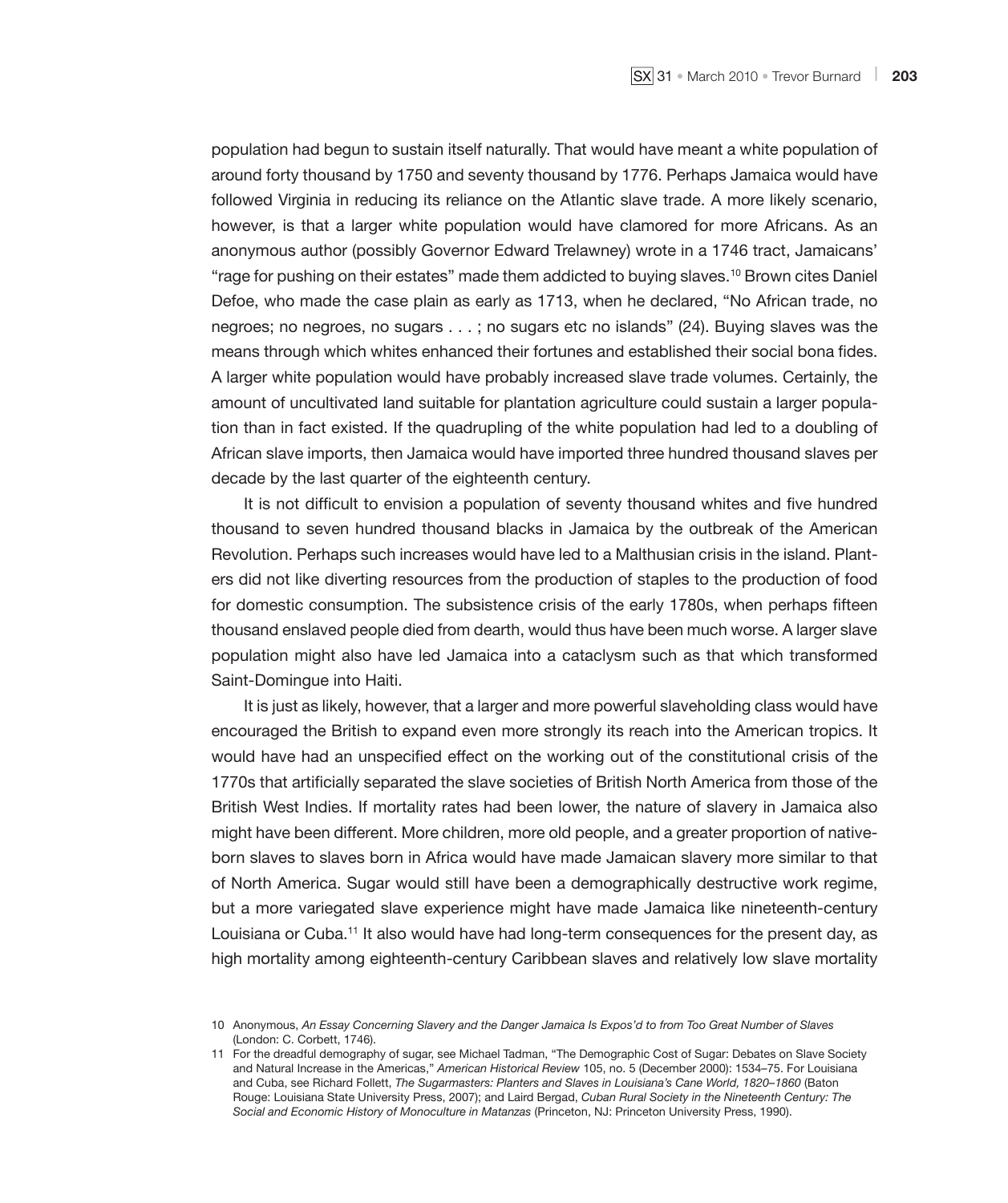in North America has meant more African Americans and fewer Afro–West Indians than their relative shares of the Atlantic slave trade warranted.

We should not wallow in counterfactuals. It is hard work to figure out what might have happened if the tape of history had run differently. Constant death made Jamaica what it was. What I find interesting is how Brown's choice of death as "the landscape of culture itself, the ground that produced Atlantic slavery's most meaningful idioms" (59) rather than seeing Jamaican culture as the product of intense racial negotiations, as is more usual, tells us something important about Brown's moral vision. His view of eighteenth-century Jamaica is relentlessly bleak, as bleak in its implications as the view of Jamaica that I presented in my biography of Thomas Thistlewood. Jamaica, Brown bluntly declares, was a "catastrophe" (12). It was a place of "dislocation, alienation, and death" (29). Yet, he occasionally finds something to celebrate in Jamaican life in the period of the Atlantic slave trade, such as the occasional resistance that enslaved people made against their masters, the vitality of slave spiritual life, and the efforts of missionaries. He is broad-minded enough to acknowledge the intelligence, the entrepreneurial ingenuity, and the personal qualities of Jamaica's wealthiest planter, Simon Taylor, and to appreciate the effectiveness of how planters exploited their black charges. But underlying his narrative is moral outrage at the wastage of lives under enslavement. He is horrified at how the actions of Africans and Britons implicated in the enslavement of Africans led enslaved Jamaicans "to associate the accumulation of wealth with the most malevolent forces in the universe" (29). Animating *The Reaper's Garden* is a commendable desire to restore to the unrecorded slave casualties of a monstrous system a dignity in death not afforded in life. Occasionally his anger boils over, as when he notes that the planter millionaire Simon Taylor has left no legacy in Jamaica except a memory of a man who "elevated property above humanity" (253). He notes the irony of Taylor's Kingston home now being the home of the Jamaican prime minister—at the time of the book's publication, a black woman.

Such sentiments are reminiscent of V. S. Naipaul's memorable statement that the West Indies was a place only of destruction, its culture mere derivative mimic inventiveness.<sup>12</sup> There is much in Brown's book to justify Naipaul's nihilism. But Brown's moral vision is not nihilistic. It is more a tragic vision, similar to that of the few Puritan divines who traveled to the Caribbean, who saw in planter excesses and in the cruel treatment of slaves what can happen when a people do not respect what Puritans saw as the moral creeds handed down in the Bible. I do not want to say that Brown is a Puritan or that his work is influenced by early Puritanism, but it is remarkable how closely his vision of America fits with the vision of America put forward in classic works on early American slavery written by scholars heavily influenced by Puritan conceptions of the proper social order.

Compared to the three authors previously celebrated above—Dunn, Braithwaite, and Dubois—Brown's view most resembles that of Richard Dunn. Brown does not follow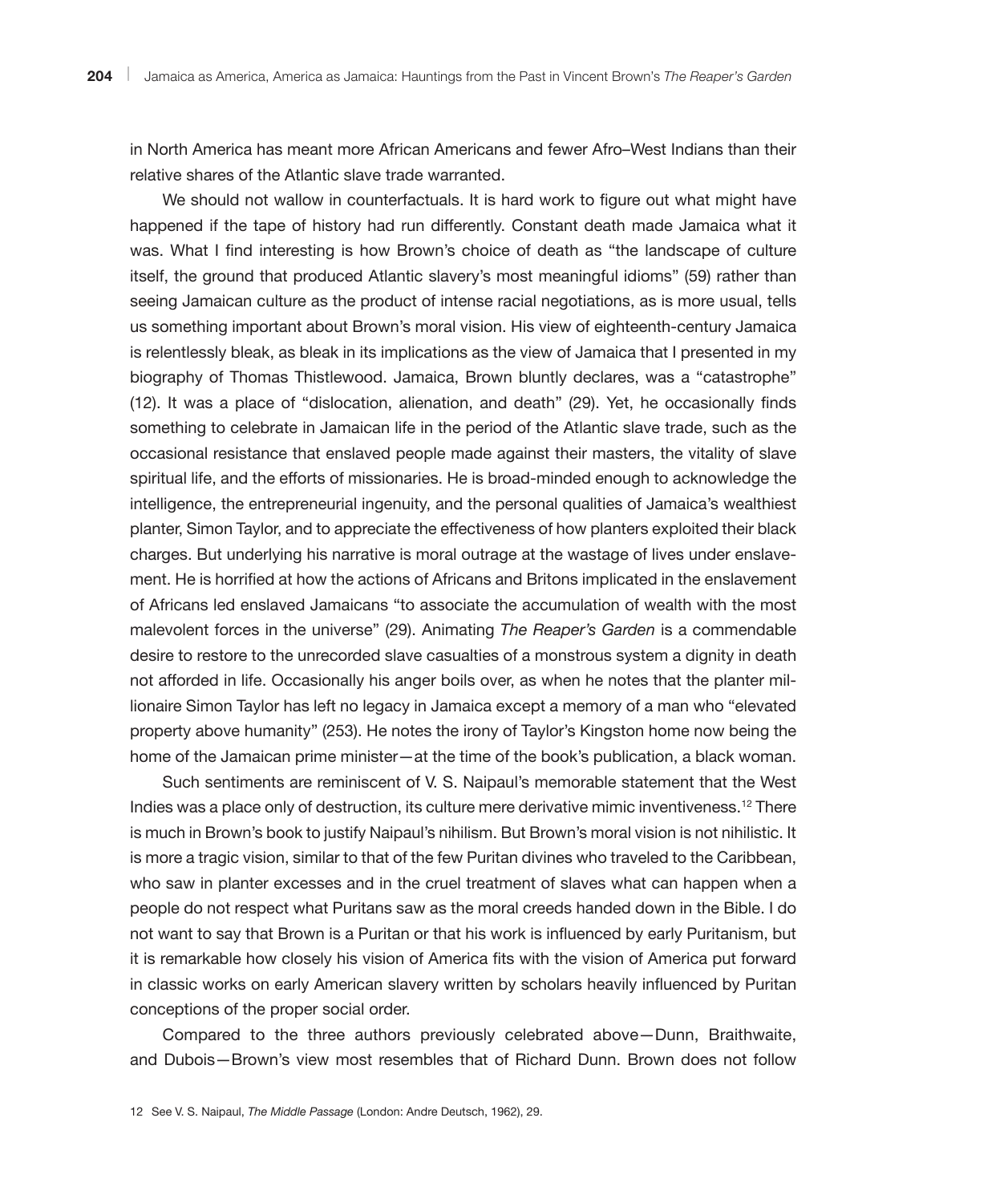Braithwaite in celebrating how Jamaicans created a vital creole Caribbean culture out of disparate European and African heritages. He is less enthusiastic than Dubois in suggesting that blacks had their own Enlightenment and that they made major contributions to the formulation of European concepts of liberty. He tries to celebrate slave agency and he recognizes the heroism implicit in slave resistance, but his heart is not in these arguments; no one is heroic in Brown's story. The slaves who resist are killed gruesomely in spectacles of state-sponsored terror. They lose spectacularly in their contestation of white authority. They have retrospective power only as martyrs. For the most part, enslaved people in Brown's reading live miserably as traumatized, psychologically damaged people.

It is a view of Jamaican slavery that harks back to Orlando Patterson's *Sociology of Slavery*. 13 It accords also with Dunn's powerful statement in *Sugar and Slaves* that Caribbean slavery was one of the most dreadful systems of labor ever invented. Indeed, Dunn's vision of West Indian history as being about the evils that the English sons of Adam visited on paradisaical islands is a vision that also underlays Brown's book. Dunn came to his subject as a student of Puritanism and as an American dismayed by the manifold injustices of American society during the tumults of the late 1960s and early 1970s. His work and the work of Yale historian Edmund Morgan, also a famous scholar of Puritanism—his *American Slavery, American Freedom* was a powerful indictment of the history of Virginia and its ruling class $14$ —were products of a specific time in American history: the trauma of Vietnam and Nixon. Both Dunn's and Morgan's books exercised, and continue to exercise, a powerful hold over a generation of scholars, in part because of their mixture of erudition, elegance, and impeccable scholarship but also in part because both scholars skewered successfully the pretensions of the most powerful members of America's historical ruling classes. That these condemnations of America's founders came from exemplary WASP academics writing from citadels of intellectual privilege played no little part in their enduring influence.

Brown writes at a different time in history than did Dunn and Morgan, and his work owes as much to a tradition of scholarship that emphasizes the reality of slave resistance and the vitality of slave culture as it does to histories that tried to show that America was born as much in Jamaica and Virginia as in New England. Brown does not come to this subject after studying Puritans. One of his aims seems to be to find a past where enslaved people had both agency and historical significance. I sympathize with this aim, as I suspect most readers will do also, even if the balance of evidence that Brown presents about life in early Jamaica suggests that most slaves lived at best lives of quiet desperation and at worst real-life examples of Hobbes's dicta about life in the state of nature being short and brutish. One cannot avoid coming to the conclusion that life for enslaved people in Jamaica was hellish, especially in the African period of slavery during the first half of the eighteenth century, when Christianity had little

<sup>13</sup> Orlando Patterson, *The Sociology of Slavery: An Analysis of the Origins, Development, and Structure of Negro Slave Society in Jamaica* (London: Macgibbon and Kee, 1967).

<sup>14</sup> Edmund S. Morgan, *American Slavery, American Freedom: The Ordeal of Colonial Virginia* (New York: W. W. Norton, 1975).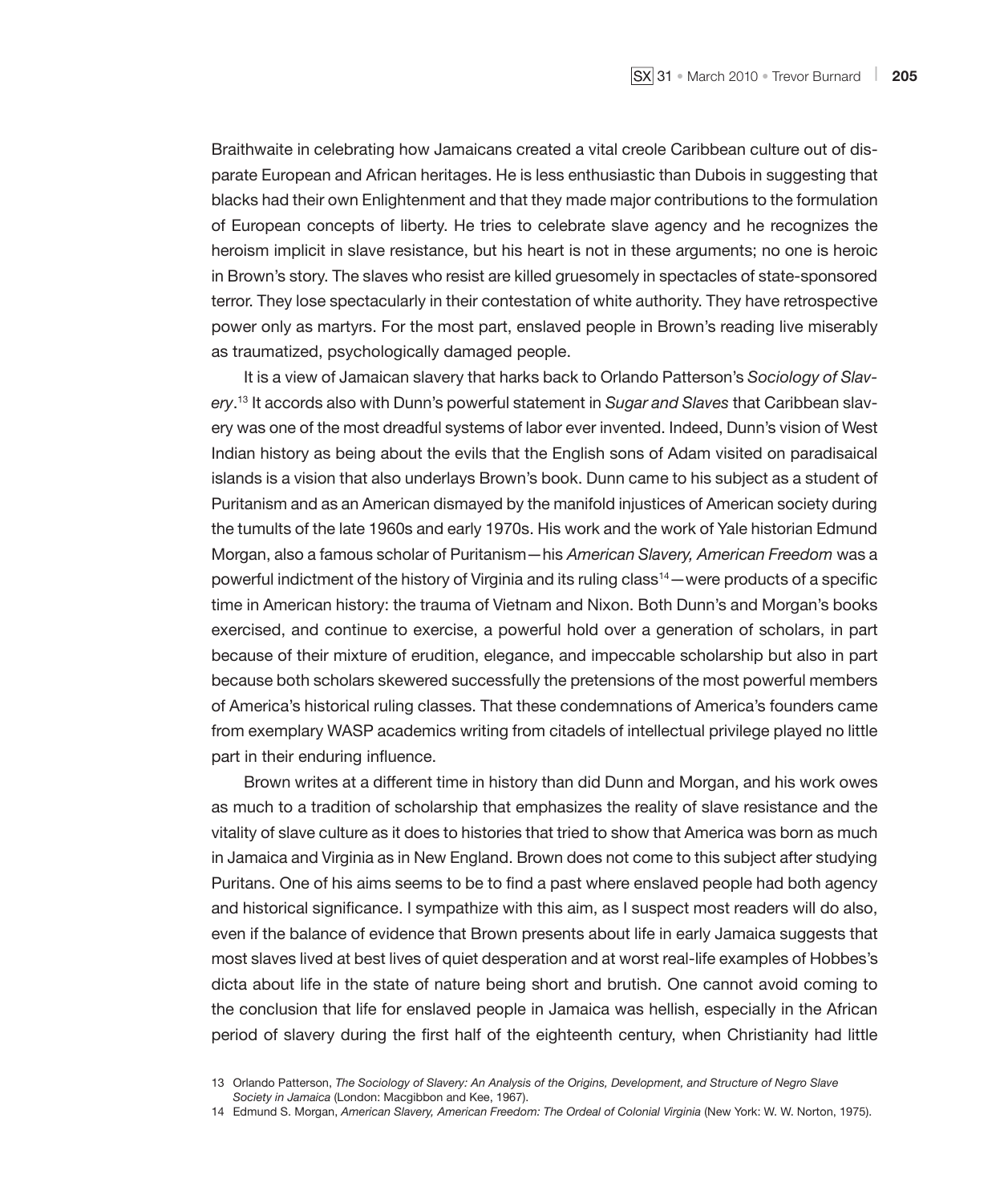purchase among either whites or blacks and when early death was the experience that most linked together white masters and their mistreated enslaved people. Brown does something similar to what Dunn and Morgan did in their works written in the early 1970s—he shows that what he is writing about is not just important for scholars interested in the workings of a long vanished society but has relevance for people trying to understand different periods and times in American and Caribbean histories. Brown explicitly links his work to modern times, arguing that Jamaica tells us as much about the real soul of America as do more conventional and more uplifting narratives of slaves overcoming oppression. It is for this reason, I believe, that *The Reaper's Garden* will resonate well outside narrow circles of scholarship on whites and blacks in eighteenth-century Jamaica.

Brown, like Dunn and Morgan, is far too good a historian not to treat the past on its own terms—his book is not a history of the second Bush administration. But Brown believes, I think rightly, that the story he tells is a "dark vision" (260) of an America established in sin and maintained through brutality. He wants to restore Jamaica to its rightful place as an American colony, one whose history, though "inconvenient" (259) to Americans who see America as a "beacon on a hill," exemplifies colonial history as much of that of Massachusetts, Virginia, and Pennsylvania. America, in this view, is the home of slavery, cruelty, and the relentless pursuit of Mammon as much as the home of liberty and freedom. I agree entirely, although I doubt that his call either to see Jamaica as integral to the story of early America or to see "the frenetic tempo and mirage-like quality of West Indian life"15 as emblematic of a certain kind of colonial American life will have much purchase. Most historians cannot contemplate a British America that is not congruent with the United States. Jamaica will stay outside the mainstream of colonial American historiography, no matter how often some of us argue for its inclusion in the master narrative of American history. Moreover, the Adamic principle of the continual rebirth of a "new" America, cleansed of its original sins, is such a powerful impulse in American public life to render redundant jeremiads about America's original sin. One need only listen to Barack Obama's stirring election-night speech, with its evocations of America as a "beacon" to the world, its implicit assumption of American exceptionalism, and its belief in the possibilities of American spiritual regeneration, to realize that Brown's dark vision is tilling "haunted" but barren land (59). Americans like happy endings. They like their Puritan ancestors but not those ancestors' messages about man's propensity to do evil.

Furthermore, seeing death as "the principal arena of social life" (ibid.) rather than one of several arenas of cultural creation overstresses the dark side of early Jamaican life. Dunn's and Morgan's books were so important because the authors were aware of the ambiguities and ironies in American life. Dunn's Barbadian planters and Morgan's Virginian patriarchs may have initiated America's original sin of slavery, but they also established British America as a viable colonial place. They were tyrants with a vicious streak, but they also had attractive qualities,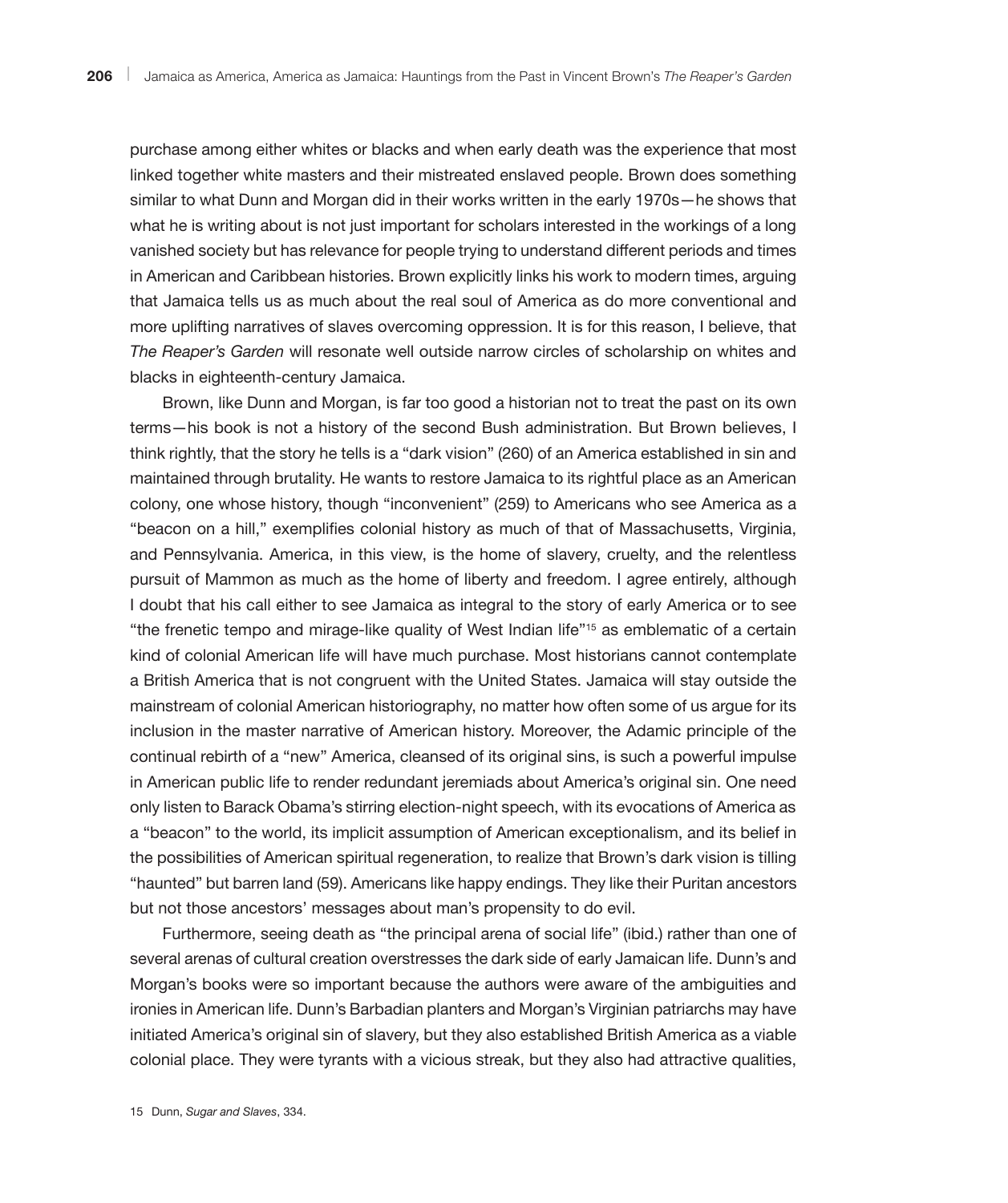such as compulsive hospitality, fierce egalitarianism, devotion to liberty, and successful entrepreneurialism. Their enslaved people were treated worse than any other migrant group to British America, but the slaves could fashion lives with meaning for themselves despite their travail. Brown concentrates so intensely on death as key to Jamaican cultural evolution that he highlights almost obsessively the dysfunctional, monstrous, and catastrophic aspects of Jamaican life. Brown, of course, recognizes the problems inherent in his approach. He tries to show that enslaved people could find value in their lives, brutal and truncated as those lives were. But there is an intrinsic problem with seeing Jamaica as a land haunted by death: death overwhelms life. It is easy for the ordinary reader to see this tropical land as being devoid of any lasting meaning for its residents, at least devoid of meaning for slaves before the advent of Christianity, before the beginnings of abolition, and before a slightly gentler, if still coercive, form of slavery in the early nineteenth century allowed enslaved people a form of hope that their condition may one day be improved.

How else might we see Jamaica in the eighteenth century? We can see it, for example, as an extremely racially polarized society. During the period of Brown's analysis, white Jamaicans invented new and pernicious forms of racial categorization. By the American Revolution, Jamaicans had transformed their society into what was effectively a caste society, where blackness meant inferiority and whiteness superiority. It is going too far to say that Jamaica invented the biological racism of the nineteenth century, but it was a way station along the road on which racism was pioneered. It was also a way station in the development of white male democracy; in a society where high mortality made white men few in number, to be a white man was to be someone special. Jamaica was, by the standards of Europe, and even North America, remarkably free of class distinctions. Of course, such an observation only makes sense for whites. Moreover, assertions that all white men were in a sense politically and socially equal obscures the structural inequalities of wealth in a society marked by extreme differences in wealth, even in the white population. But egalitarianism was marked. The historian Bryan Edwards celebrated white Jamaicans for having "an independent spirit and a display of conscious equality" where "the poorest white person . . . approaches his employer with an extended hand" unlike Europe where "men in the lower orders of life" seldom considered themselves to be "nearly on a level with the richest."<sup>16</sup> White Jamaicans were not only socially egalitarian; they were also determinedly committed to principles of liberty for themselves that were notably at odds with the values of the ancien regime of Britain and which foreshadowed democratic impulses in the nineteenth century. Jamaica may have stayed with Britain in the American Revolution, but wealthy planters were as committed to republican ideology as any of the Southern founding fathers.<sup>17</sup>

<sup>16</sup> Bryan Edwards, *The History, Civil and Commercial, of the British Colonies in the West Indies*, 2nd ed., 3 vols. (London: J. Stockdale, 1793), 3:7.

<sup>17</sup> For North America, see Bernard Bailyn, *The Ideological Origins of the American Revolution* (Cambridge, MA: Harvard University Press, 1967). For Jamaica, see Jack P. Greene, "Liberty, Slavery, and the Transformation of British Identity in the Eighteenth-Century West Indies," *Slavery and Abolition* 21, no. 1 (2000): 1–28.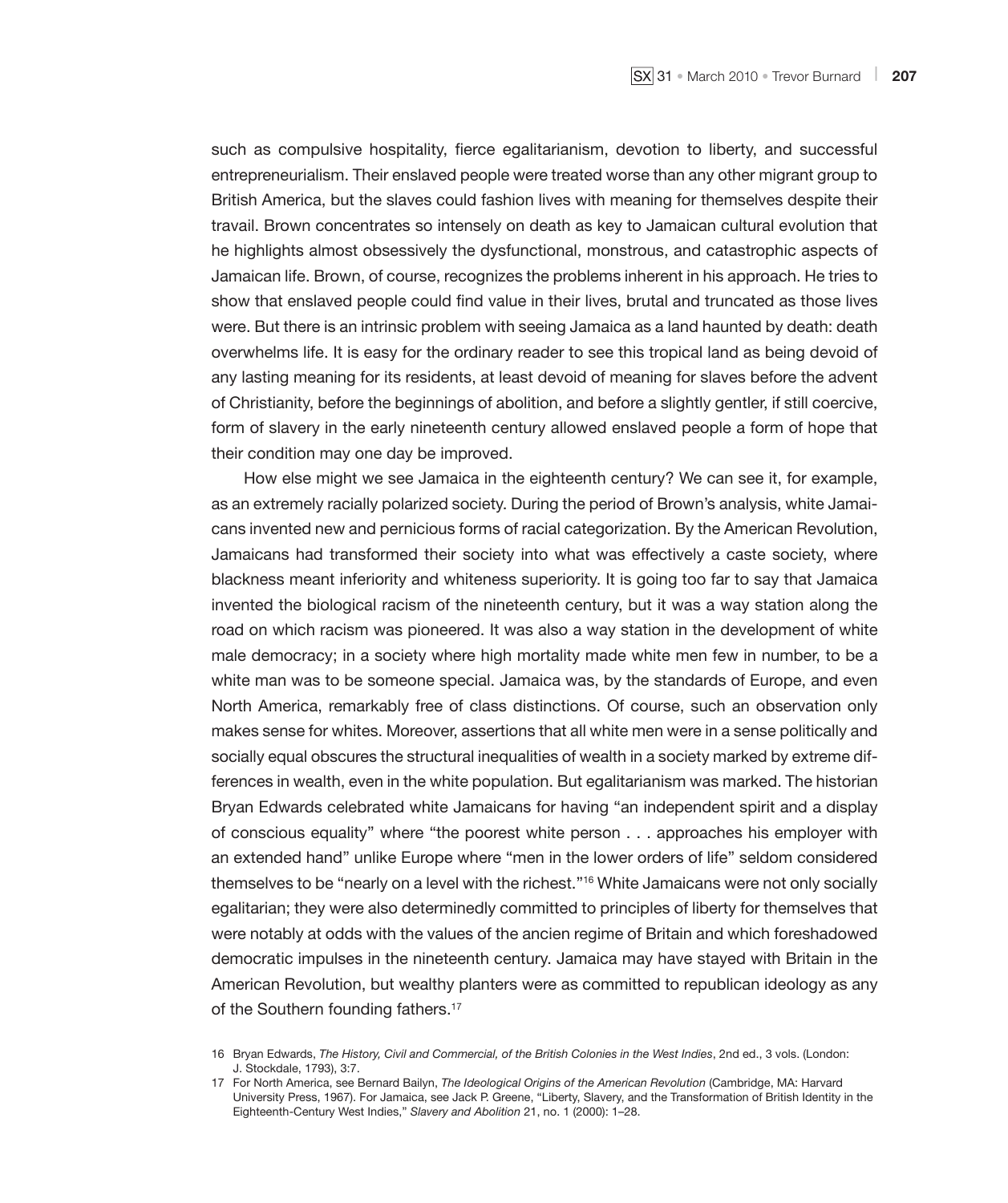In their political attitudes, white Jamaicans were precociously modern, both in their racism and in their egalitarianism. They were also modern in other ways. White Jamaicans resembled twenty-first-century people more closely than we might think. They were in many respects attractive people, with values close to our own in respect to religion, sexuality, and in business. They were relentlessly secular, for example, tolerating freethinkers and scoffers of organized religion to an extent that would have been scandalous in eighteenth-century Britain. Brown notes as much in his sensitive portrayal of Kingston's leading slave trader, the secularly minded Thomas Hibbert (239–41). Jamaicans' sexual practices were also remarkably contemporary. The frequency of death meant chaotic family structures that resemble those of modern life—death playing for Jamaicans the role of divorce for us—but it also opened up possibilities, especially in the realm of sexuality. What shocked many observers of mideighteenth-century Jamaica was not that everyone tended to die but that Jamaicans treated sex so casually. White men seldom troubled themselves with marriage, moving from partner to partner as they pleased and living openly with black mistresses. White women, too, took advantage of the lax social mores of Jamaica to fashion lives of surprising independence. We can see this in the extraordinary life of the beautiful courtesan Teresia Constantia Phillips, nicknamed "The Black Widow" for her ability to make money from the estates of multiple deceased husbands. After coming to Jamaica in the mid-1750s, Phillips cut a swathe through Jamaican society, picking up and discarding lovers as if she were a white man and establishing herself as a woman of consequence as mistress of the revels in Jamaica's small-theater world, despite her propensity to waste the estates of her lovers in conspicuous consumption. What was immoral in Europe was no barrier to social advancement in Jamaica. Mrs. Phillips showed herself to be a thoroughly modern woman: independent, sexually free, and able to repeatedly reshape her identity through manipulations of her consumer choices.18

The modernity of Jamaica troubled observers, unused to what Joseph Schumpeter termed the creative destruction of capitalism. The ruthless efficiency of Jamaican plantation life, where large profits were made through exacting the most possible labor from slaves, resembled modern business practices. For J. Hector St. John de Crèvecoeur, the most acute observer of America before Tocqueville, Jamaica was deeply disturbing precisely because it was so acutely modern. It inspired the complicated "Sketches on Jamaica," a text that, perhaps unsurprisingly, given its implications for his project elsewhere of welcoming America and Americans as new men in a forward-thinking country, remained unpublished. Jamaica was an exemplar of what Crèvecoeur thought were characteristics of modernity—restless wandering, corruption, and pervasive dishonesty. He noted that Jamaica was a model of some sort, a place where there was "a great Glare of Richesses." But his narrator was "shocked at that perpetual Collision & Combination of Crimes & Profligacy which [he] observed there," the "severity Exercised agt ye Negroes" and the sexual excitement of illicit sexuality that raised

18 Kathleen Wilson, *The Island Race: Englishness, Empire and Gender in the Eighteenth Century* (London: Routledge, 2003), 129–68.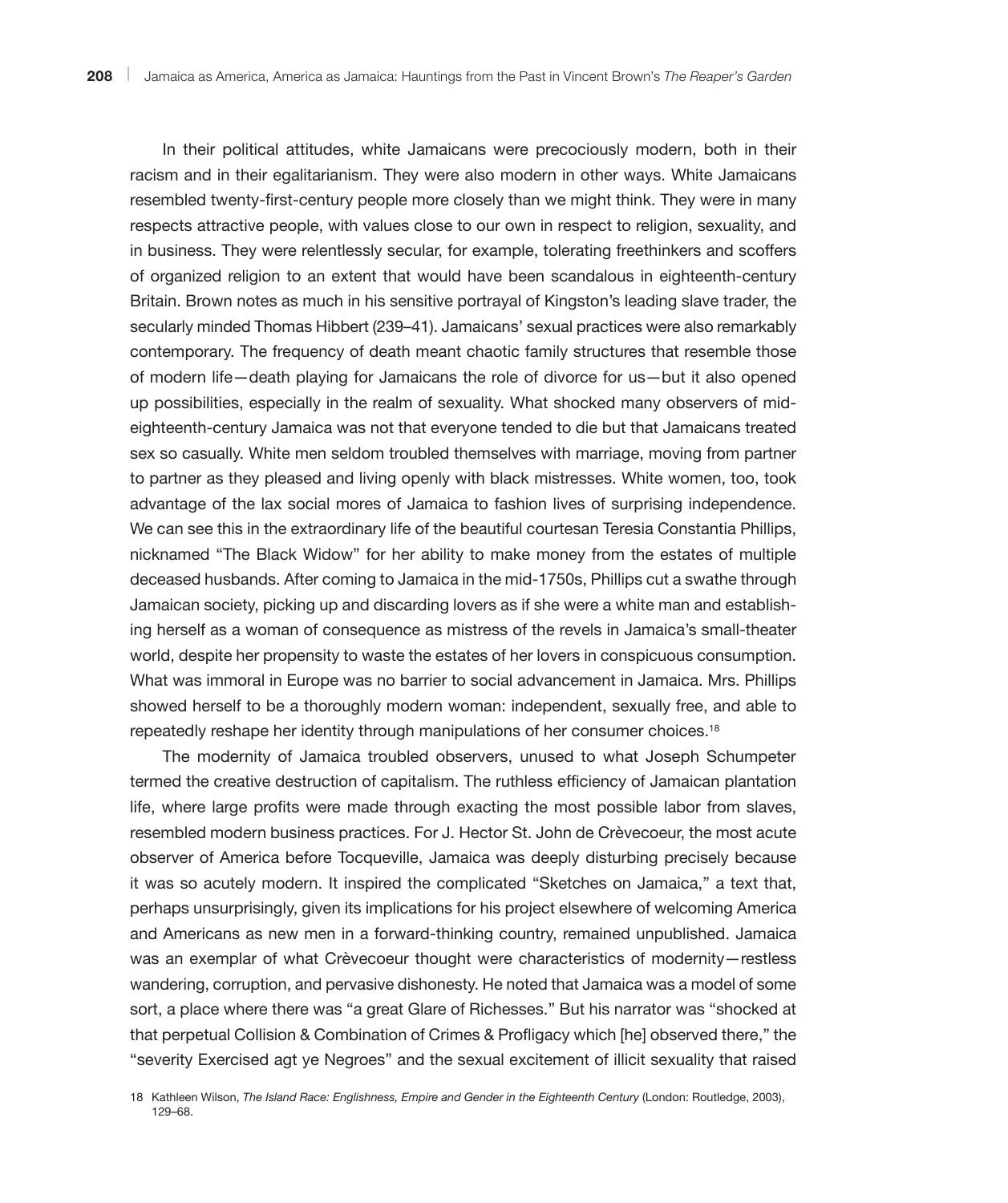some black females to "Pomp" from "which the rest were reduced" derived from "a perversion of appetites." In a place with no religion "save few Temples," everything was sacrificed to business and sensuality—"a perpetual pursuit of Gain & Pleasures seem'd to be the idol of the Island." Jamaica was bewildering, "a Chaos of Men Negroes & things which made [his] Young American head Giddy." Fighting his way "through this obnoxious Crowd," he reflected that "the Island itself looked like a Great Gulph, perpetually absorbing Men by the power of Elementary Heat, of Intemperance by the force of every Excess," so that "Life resembled a Delirium Inspired by the warmth of the sun urging every Passion & desire to some premature Extreme."<sup>19</sup> He left Jamaica, resolving not to think about it again. The reason is clear. Thoughts of what passed in Jamaica cast doubt upon the Enlightenment project of cosmopolitan adventuring.

Like Brown, Crèvecoeur noted that the constant turnover of lives in a "Great Gulph" gave a transitory, miragelike feel to West Indian life. But, unlike Brown, Crèvecoeur links human turnover to the constant flux, instability, and moral ambivalences inherent in modern life and to the emerging capitalist system that sustained it and distorted its moral values. The only way to ensure that his vision of the United States was not violated by the realities thrown up by Jamaica's pursuit of "business and sensuality" through the exploitation of slaves as dispensable commodities was to remove Jamaica from what constitutes American history.

Brown's work is first a contribution to early American history and secondarily a contribution to Atlantic history. Is it also a contribution to Caribbean history? It provides a vivid interpretation of society and culture in the wealthiest eighteenth-century British West Indian colony. But it is noticeable that Brown's epilogue is focused on the modern United States rather than on the West Indies. What does the contemporary West Indian have to learn from Brown's work? I am not West Indian, nor a descendant either of planters or of slaves, so I would not presume to talk for "those who know that tomorrow is not promised, yesterday is not past" (261), as stated in Brown's compelling final sentence. I suspect, however, that scholars wedded to discourses of creolization will find the bleakness of Brown's account of Jamaica's economic heyday and moral low point unconvincing, or at least unappealing. But a story of how materialism and high mortality in a population dominated by young adults shaped Jamaican values in retrograde ways may be seen as extremely relevant in a society that routinely sees its young men living in slums filled with despair, killing each other in escalating cycles of violence. And in a society shamed by crime and even more shamed by state-condoned intolerance to homosexuals, there may be some lessons in Brown's description of the moral delinquencies of an earlier generation of Jamaicans that modern Jamaicans—residents, of course, of highly religiously charged environments—might find useful.20

<sup>19</sup> J. Hector St. John [M. G. St. J. de Crèvecoeur], "Sketches of Jamaica and Bermudas and Other Subjects," in Dennis D. Moore, ed., *More Letters from the American Farmer: An Edition of the Essays in English Left Unpublished by Crèvecoeur* (Athens: University of Georgia Press, 1995), 106–13.

<sup>20</sup> Of course, Jamaicans are as partial to jeremiads as any other people. I have placed Brown within the currents of American academic discourse, but one might as easily say that his response fits neatly within Rastafarian criticisms of modern materialism. And for denunciations of the moral decay of contemporary Jamaica, one need only read the letters column in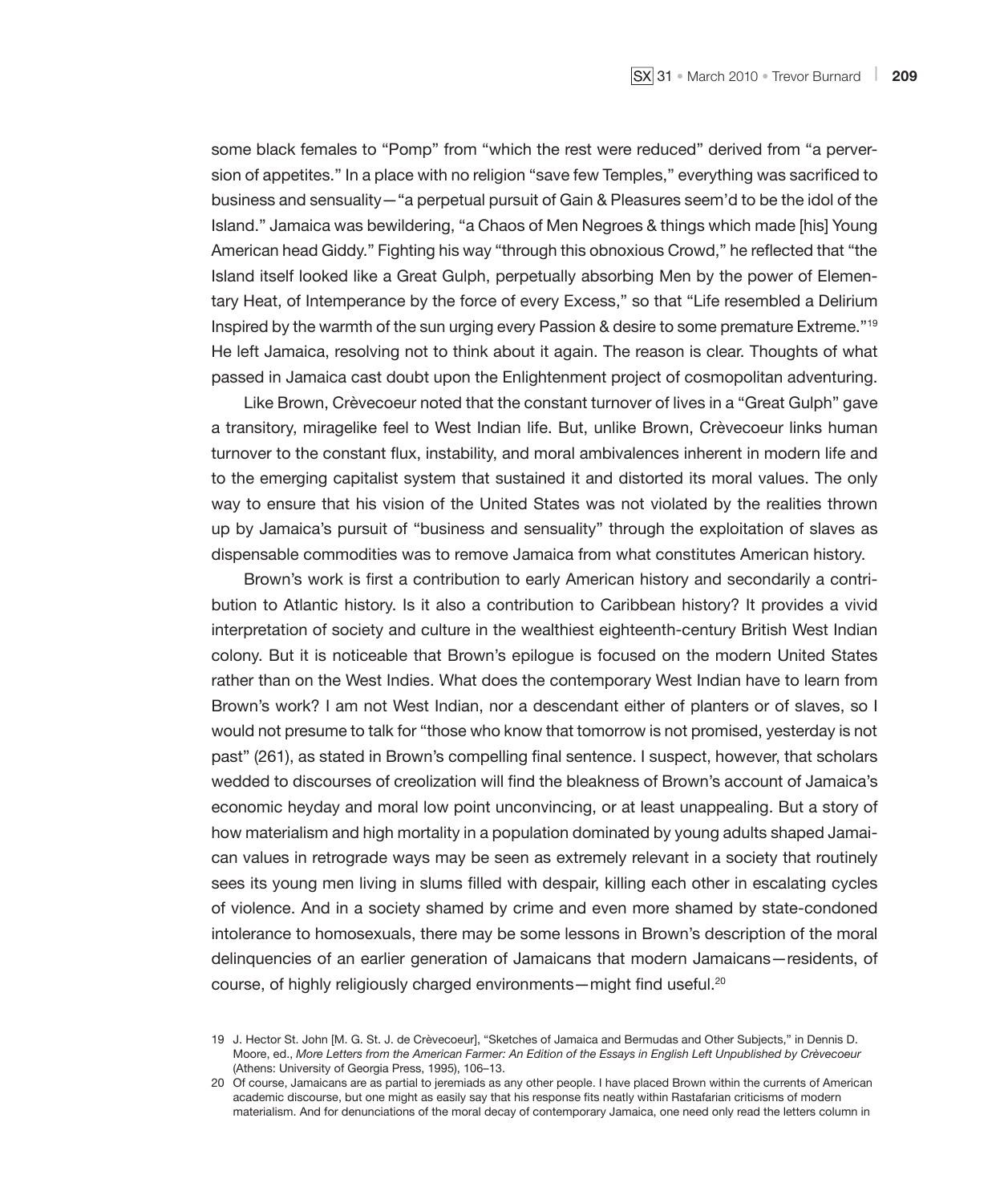I deliberately opened with Edward Long because he was an English and Jamaican patriot, a man similar to forgotten creole Jamaican planters such as Sir Charles Price, speaker of the house, cultivated patron of the humanities and paternalistic slaveholder, and to Simon Taylor, the millionaire planter and proud Jamaican. Long wanted to show that Jamaica was not a social disaster. He saw great merit in humane and hospitable planters. He fashioned a robust defense of slavery and the subjugation of Negroes that makes him a pivotal figure in the development of racial theory (though Long himself was wedded to humoralism and climatic understandings of human behavior). In his neglected *English Humanity No Paradox*, he tried to defend the English from sneering charges, made by French polemicists in the aftermath of the Seven Years' War, that they were savages.21 In his more substantial *History of Jamaica*, he took aim against British American colonists from northern colonies who urged Britain to make distinctions between the sturdy and indubitably white inhabitants of British America's northern provinces. Long insisted that Jamaica and its rulers were proud Britons, as loyal as any Philadelphian merchant or Boston divine and more consequential to the empire than any other American imperial subjects. He was, in short, the first advocate of creolization and a Caribbean nationalist, if not of a stripe that any modern Caribbean nationalist would want to consider.

Brown's jeremiad, his vivid evocation of Jamaica as a social catastrophe that even after two centuries still needs to be condemned, is another voice from the North, one imbued with the same puritanical distaste for Jamaican excess that marked the harsh words of American revolutionary James Otis in 1764, although Brown's jeremiad, obviously enough, dispenses with Otis's derogatory racial views. Otis fulminated that northern colonists were "free born British white subjects," as truly British as Britons themselves, unlike settlers in the Caribbean, who were a "compound mongrel mixture of English, Indian and Negro."<sup>22</sup> Otis was among the earliest Americans to try and distinguish Americans from morally suspect white West Indians. Metropolitan Britons tried the same tactic during abolition. One could explain away what white Jamaicans did to black Jamaicans by imagining that the hot tropical climate had addled their brains and that the abundance of power that slave owners had over slaves turned normal Englishmen into savage tyrants, and by considering white Jamaicans as "infected" by Africanness through their avid pursuit of sexual opportunity among supposedly sexually insatiable black women. White Jamaicans such as Simon Taylor might argue that they, like Otis, were "free born Britons," but Britons increasingly denied such claims. Jamaica was a place where race and heat transformed Englishmen into deracinated monsters. That Jamaica was a place where death was constant helped fuel understandings of black and white Jamaicans

Kingston's *Daily Gleaner*, or, as I prefer to call it, the forum for people who believe that things were so much better back in the days of the (British) governor.

<sup>21</sup> Edward Long, *English Humanity No Paradox* (London: T. Lowndes, 1778). For the wider context, see David A. Bell, *The Cult of the Nation in France: Inventing Nationalism, 1680–1800* (Cambridge, MA: Harvard University Press, 2001).

<sup>22</sup> James Otis, *The Rights of the British Colonies Asserted and Proved* [Boston, 1764], in Bernard Bailyn, ed., *Pamphlets of the American Revolution, 1750–1776*, volume 1, 1750–1765 (Cambridge, MA: Harvard University Press, 1965), 435–36.